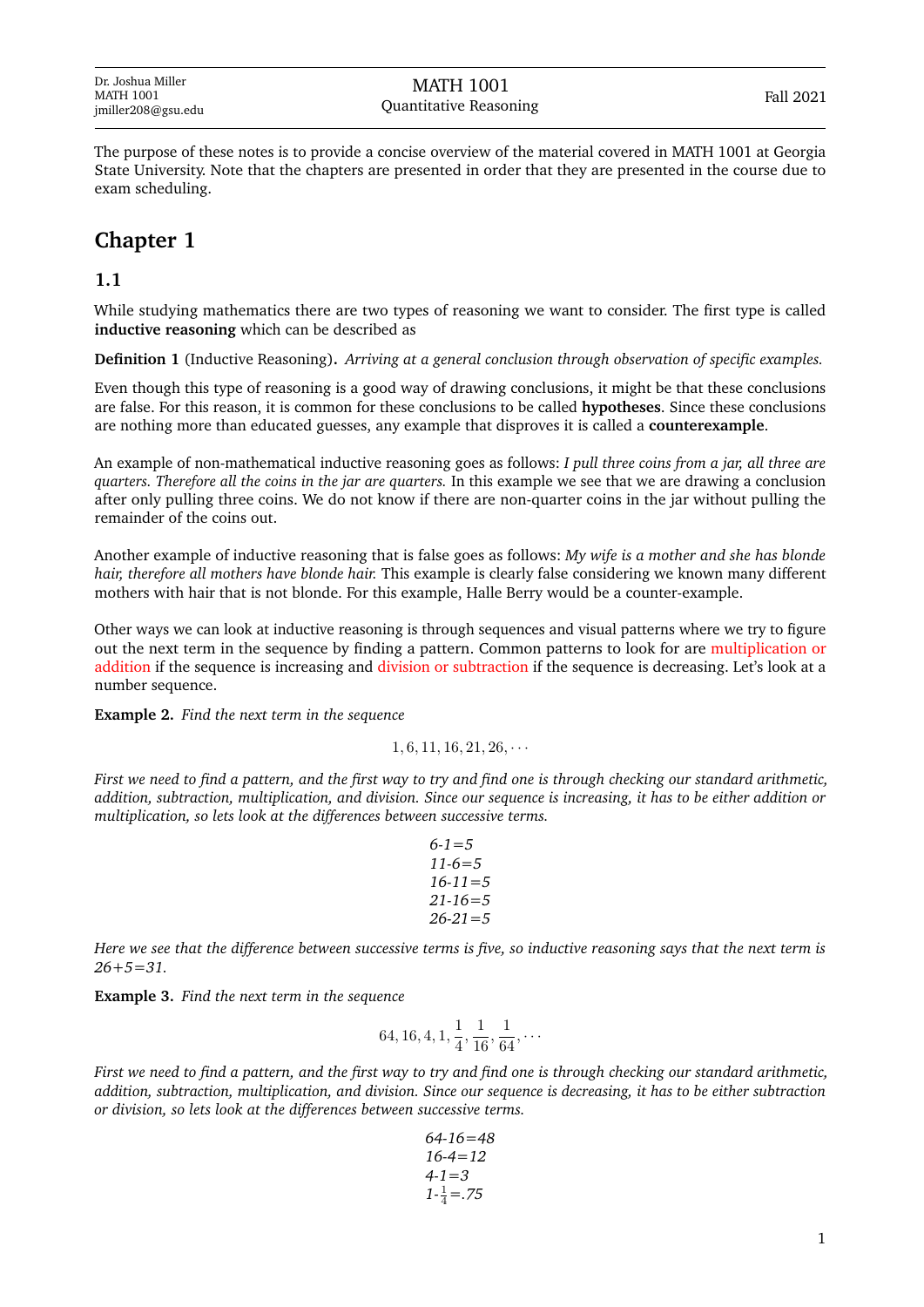*Here we see that the difference between successive terms is not the same so it cannot be subtraction. Maybe it is division, and one way to check that is by looking at the ratios of the terms.*

> 64  $\frac{31}{16} = 4$ 16  $\frac{16}{4} = 4$ 4  $\frac{1}{1} = 4$ 1  $\frac{1}{1/4} = 4$

*We just found out that the ratio of successive terms is four and is decreasing, so the pattern is dividing by 4. Thus by inductive reasoning the next term is*

$$
\frac{\frac{1}{64}}{\frac{4}{4}} = \frac{1}{64 \cdot 4} = \frac{1}{256}.
$$

Sometimes however, none of the standard arithmetic will yield a pattern and will require more complicated steps to find the next term in the sequence. Consider the following example.

**Example 4.** *Find the next term in the sequence*

$$
2, 6, 5, 15, 14, 42, 41, 123, \cdots
$$

*First we need to find some kind of pattern and unfortunately this sequence does follow one operation strictly. Let us check the some of the pairs:*

$$
2 \times 3 = 6
$$
  
\n
$$
5 \times 3 = 15
$$
  
\n
$$
14 \times 3 = 42
$$
  
\n
$$
41 \times 3 = 123
$$

*So for first and second, third and forth, fifth and six, and so, does follow a pattern namely multiplication by three to get the next term. However, if we look at the pairs, 6 and 5, 15 and 14, and 42 and 41 all differ by 1. There is the pattern! Since*  $41 \times 3 = 123$ *, then the term after 123 would be 122.* 

The other type of reasoning is called **deductive reasoning** which can be described as

**Definition 5** (Deductive Reasoning)**.** *The process of proving a specific conclusion from general statements.*

The strength of this reasoning is that uses general statements to arrive at a conclusion instead of logic alone. On the other hand, the weakness of deductive reasoning comes from when the general statements or premises we start with are incorrect. Any conclusion that is proven by deductive reasoning is called a **theorem**.

Let us consider the difference between inductive and deductive reasoning by considering the following example.

**Example 6.** *Consider the procedure where we select a number. Add 3. Double the sum, and add 4. Then divide that number by 2 and subtract the original selected number.*

*We will pick a few numbers and try to find a pattern, this is inductive reasoning.*

| 1) Select $n$        | $n=2$            | $n=3$            | $n=5$            |
|----------------------|------------------|------------------|------------------|
| 2) Add 3             | $2+3=5$          | $3+3=6$          | $5 + 3 = 8$      |
| 3) Double result     | $5 \cdot 2 = 10$ | $6 \cdot 2 = 12$ | $8 \cdot 2 = 16$ |
| 4) Add 4             | $10+4=14$        | $12+4=16$        | $16+4=20$        |
| 5) Divide by 2       | $14/2 = 7$       | $16/2 = 8$       | $20/2 = 10$      |
| 6) Subtract original | $7 - 2 = 5$      | $8 - 3 = 5$      | $10 - 5 = 5$     |

*Based on these examples we can use inductive reasoning to say that this sequence of steps returns the same number we started off with. This does not prove anything though! Now let* n *be whatever it wants.*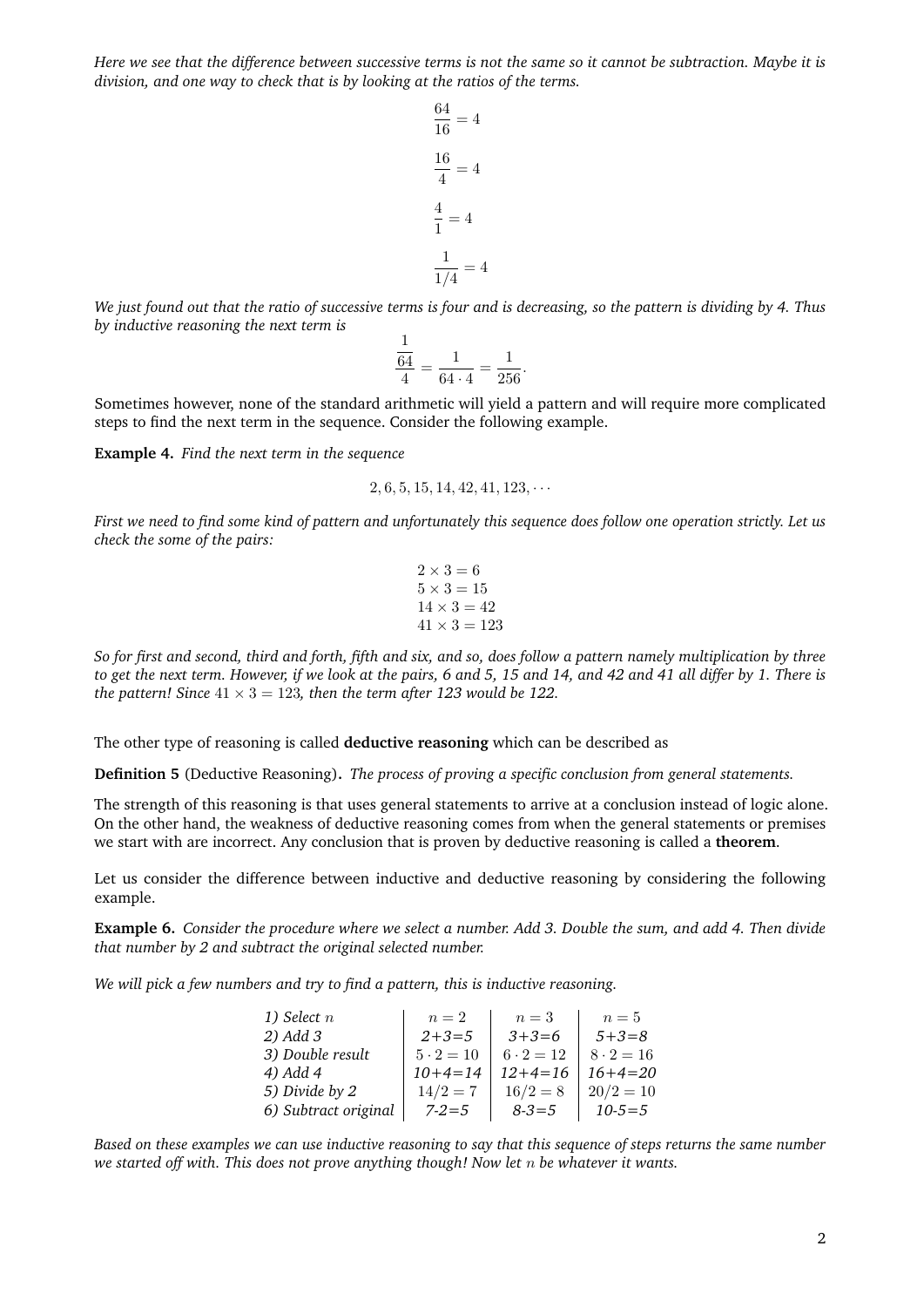| 1) Select $n$        | $\eta$                 |
|----------------------|------------------------|
| 2) Add 3             | $n+3$                  |
| 3) Double result     | $2(n+3) = 2n+6$        |
| 4) Add 4             | $2n + 6 + 4 = 2n + 10$ |
| 5) Divide by 2       | $(2n+10)/2 = n+5$      |
| 6) Subtract original | $n+5-5=n$              |

*These steps proved that if we follow the above steps for any* n*, we will always end with* n *as well. This process of proving it for general* n *is deductive reasoning.*

## **1.2**

In this section the main idea is **estimation** which is the process of getting an approximate answer to a question. For the purpose of this course we will look at estimation using whole number rounding.

The whole numbers are  $W = \{0, 1, 2, 3, ...\}$ , and the key to whole number rounding is the digits 0,1,2,...,9 and how their placement in a number determines the value. The position determines the value of the digit, for example consider the following number 8, 675, 309

- 8 millions
- 6 hundred thousands
- 7 ten thousands
- 5 thousands
- 3 hundreds
- 0 tens
- 9 one

This pattern can continue on to the billions, trillions, and so on. Further, this pattern works for decimals except it starts with the tenths spot, i.e. .23 is 2 tenths and 3 hundredths. To round with whole numbers we follow two steps:

- 1. Look at the digit to the right of the rounding spot.
- 2. a) If the digit to the right is 5 or larger, then add one to the digit being rounded and replace all digits to the right with zeros.
	- b) If the digit is less than 5, then do nothing to the digit being rounding and replace all the digits to the right with zeros.

**Example 7.** *Round the number* 2, 678, 932, 123 *to the nearest hundred-millions and the nearest ten. The first thing we want to do is identify the digit being rounded which is located in red*

2, 678, 932, 123.

*This number is a 6 and the number immediately to the right, in blue, is a 7. Since 7 is larger than 5, then we add one to the 6 and replace the digits to the right with zeros*

2, 700, 000, 000.

*Following a similar method for rounded to the nearest tens we see*

#### 2, 678, 932, 123.

*Since 3 is less than 5, then we leave the 2 alone and replace the 3 with a zero*

#### 2, 678, 932, 120.

**Example 8** (Application)**.** *A librarian makes* \$23 *per hour. Estimate their weekly and annual income if they work full time each week, meaning 40 hours per week.*

*First, we can round the pay rate of the librarian, which would round down to* \$20 *per hour. Then since weekly pay rate is calculated by multiplying your per hour rate times then number of hours worked in a week we have that*

\$20 *per hour*  $\times$  40 *hours per week* = \$800 *per week*.

*To find the approximate annual salary one is able to a simply approximation by rounding 52 weeks to 50 weeks and using the same formula as follows*

\$800 *per week*  $\times$  50 *weeks per year* = \$40,000 *per year*.